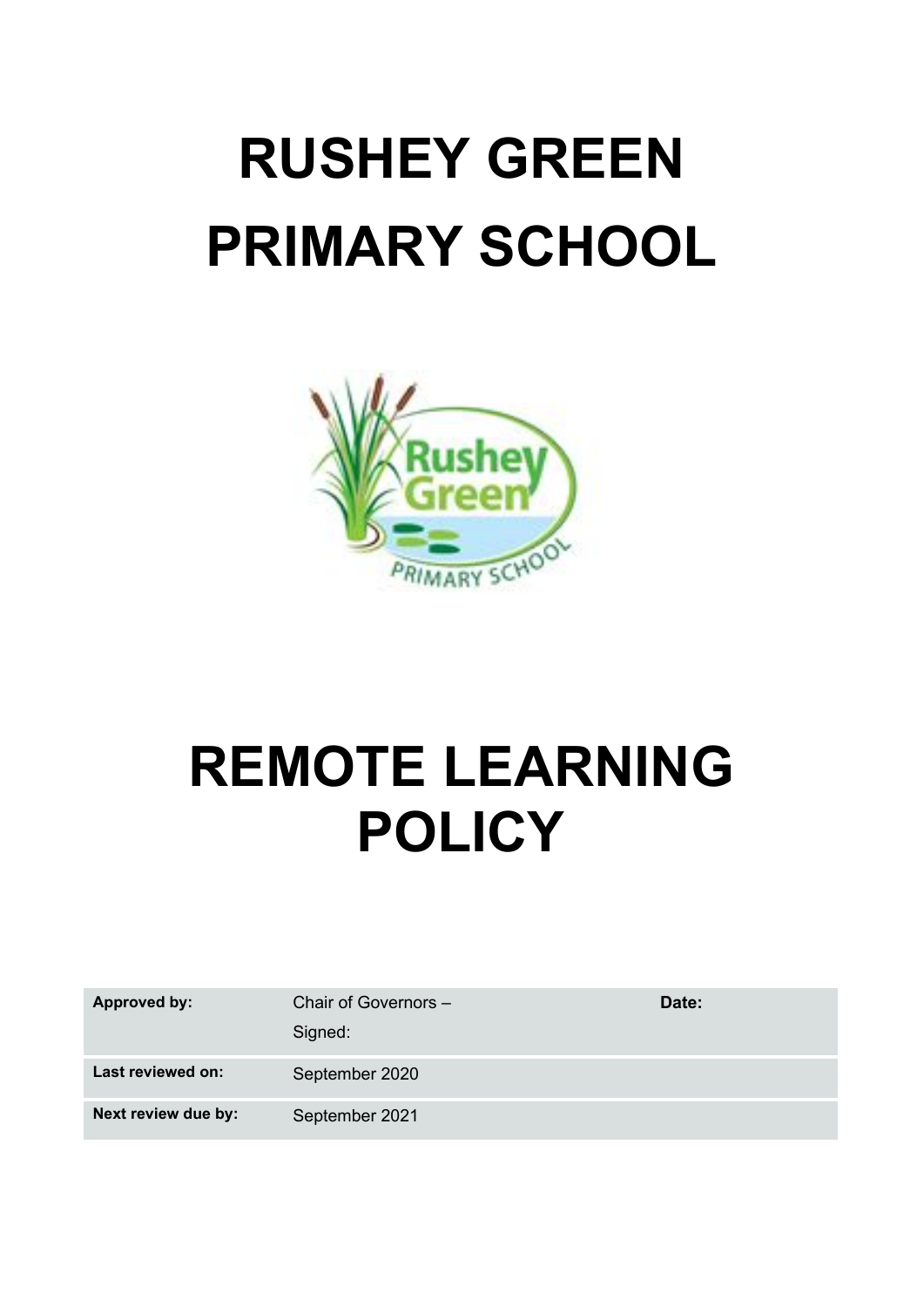#### **Guiding Principles**

● Children self-isolating or shielding must have access to their entitled education

\_\_\_\_\_\_\_\_\_\_\_\_\_\_\_\_\_\_\_\_\_\_\_\_\_\_\_\_\_\_\_\_\_\_\_\_\_\_\_\_\_\_\_\_\_\_\_\_\_\_\_\_\_\_\_\_\_\_\_\_\_\_\_\_\_\_\_\_\_\_\_\_\_\_\_\_\_\_\_\_\_

- Online learning must be safe and secure
- Provision is of a high-quality, contains a challenging programme of learning in core and wider curriculum subjects
- Enables easy, direct communication between child and teacher for questions, clarification and feedback
- Responsive to children's learning needs including children with SEND
- Equality of access for all children including those without devices
- Manageable for children given potential need for independence

#### **Contents**

| 1. Aims                       | $\overline{2}$ |
|-------------------------------|----------------|
| 2. Roles and responsibilities | $\overline{4}$ |
| 3. Who to contact             | 11             |
| 4. Data protection            | 11             |
| 5. Safeguarding               | 12             |
| 6. Monitoring arrangements    | 13             |
| 7. Links with other policies  | 13             |
|                               |                |

#### <span id="page-1-0"></span>**1. Aims**

This remote learning policy for staff aims to:

- Meet the school's statutory duty to provide immediate remote learning for children unable to attend school due to COVID 19 self-isolation.
- Ensure consistency in the approach to remote learning for pupils who will not be attending school as a result of government guidance or the closure of a class bubble
- Set out expectations for all members of the school community with regards to remote learning
- Provide appropriate guidelines for data protection
- To outline our expectations for staff that will not be attending school due to self-isolation but that are otherwise fit and healthy and able to continue supporting the teaching, assessing and planning for pupils.

#### **1. 2 Who is the plan applicable to?**

Every child is expected to attend school from September 1st 2020. In line with government guidance, pupils, staff and families should self-isolate if they display any of the following symptoms:

- A continuous, dry cough
- A high temperature above 37.8°C
- A loss of, or change to, their sense of smell or taste
- Have had access to a test and this has returned a positive result for Covid-19

#### **1. 3 Overview of Remote Learning offer for pupils**

The immediate provision of remote learning for all children in the event of a child being unable to attend school due to COVID 19, is statutory. Rushey Green Primary School will provide appropriate, challenging remote learning in line with the curriculum sequence, for pupils who are not able to attend school so that all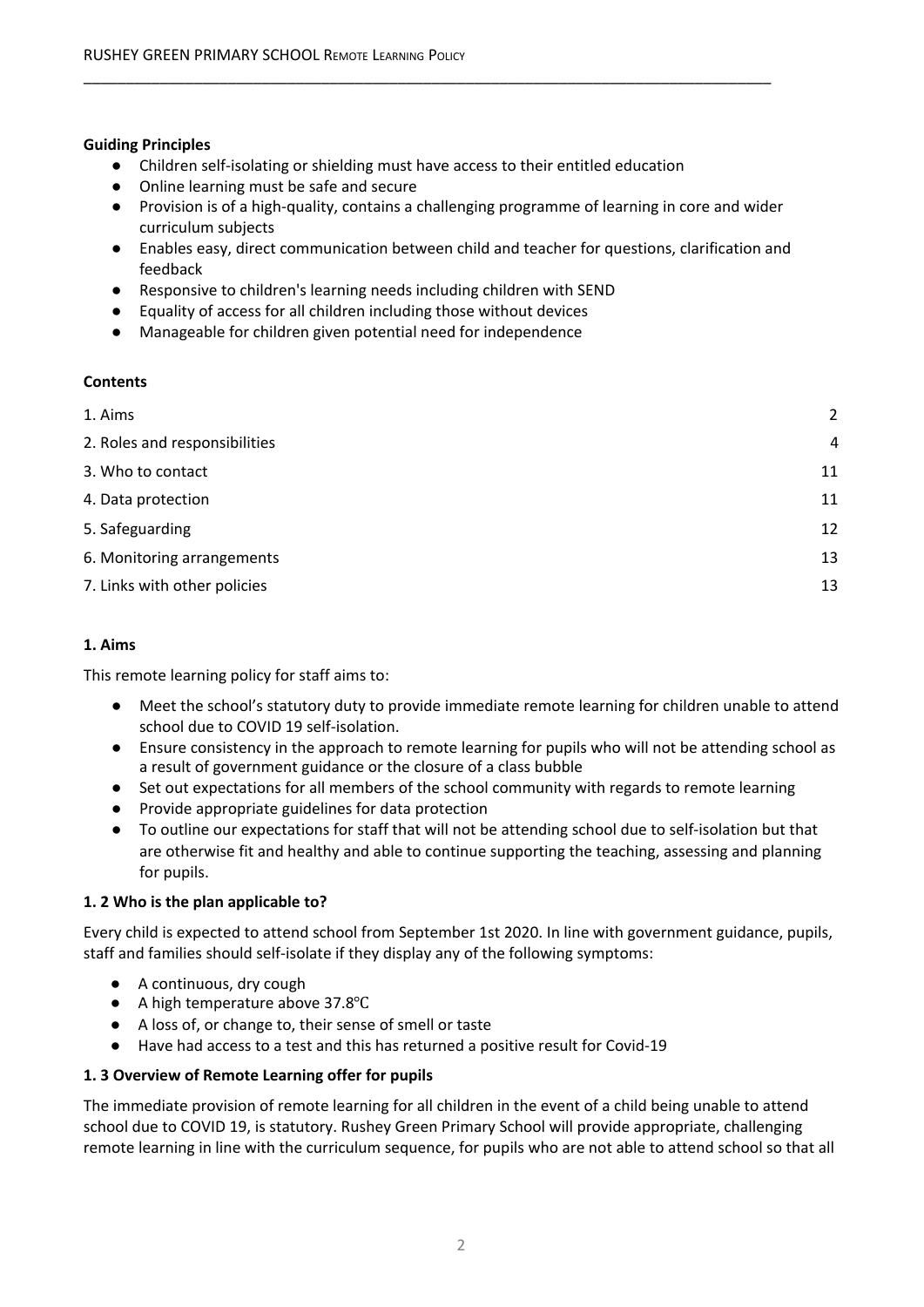children have access to their entitled education. In the following policy, an outline of the provision will be made and some guidance given on the role of pupils, teachers and parents.

\_\_\_\_\_\_\_\_\_\_\_\_\_\_\_\_\_\_\_\_\_\_\_\_\_\_\_\_\_\_\_\_\_\_\_\_\_\_\_\_\_\_\_\_\_\_\_\_\_\_\_\_\_\_\_\_\_\_\_\_\_\_\_\_\_\_\_\_\_\_\_\_\_\_\_\_\_\_\_\_\_

The remote learning offer at Rushey Green Primary school has three phases:

Remote Learning Plan: **PHASE 1** Individual/ small number of children self-isolating **PHASE 2** Whole class/ year group bubble collapses for self-isolation **PHASE 3** Lockdown where key worker and vulnerable pupils are in school (more than 30 pupils)

Rushey Green Primary School has used research from the Educational Endowment Foundation as a basis for our approach to remote learning. Click [here](https://educationendowmentfoundation.org.uk/covid-19-resources/best-evidence-on-supporting-students-to-learn-remotely/#nav-best-evidence-on-supporting-students-to-learn-remotely) to read the research from EEF.

When implementing strategies to support pupils' remote learning, or supporting parents to do this, key things to consider include:

- Teaching quality is more important than how lessons are delivered
- Ensuring access to technology is key, especially for disadvantaged pupils
- Peer interactions can provide motivation and improve learning outcomes
- Supporting pupils to work independently can improve learning outcomes
- Different approaches to remote learning suit different types of content and pupils

#### **1.4 Curriculum**

Rushey Green Primary School knows that there has been much disruption to children's education; therefore, is committed to ensuring that all children continue to receive a quality education should the need for remote learning arise.

Our approach to remote learning includes a blend of paper resources, online learning including some virtual face-to-face sessions through Google Meet, pre-recorded lessons and resources available through online learning platforms such as:

- Oak National Academy
- BBC Bitesize
- Purple Mash
- White Rose Maths
- Floppy Phonics for Phonics
- **Times Tables Rockstars**

The remote learning set for children will, where practicable, be in line with the learning that would take place in the classroom so the teachers will provide resources that deliver the main aspects of the curriculum plan, including Relationship and Health Education. Rushey Green Primary School values community spirit and ethos, therefore whole school curriculum projects will continue to be included in the remote learning delivery.

The remote learning set by the teachers will follow the long-term curriculum plan (September 2020 – July 2021) for their class so that children can continue to access the relevant curriculum for their year and keep up. Teachers will provide adapted learning resources for children with additional learning needs, i.e. SEND or where English is an additional language.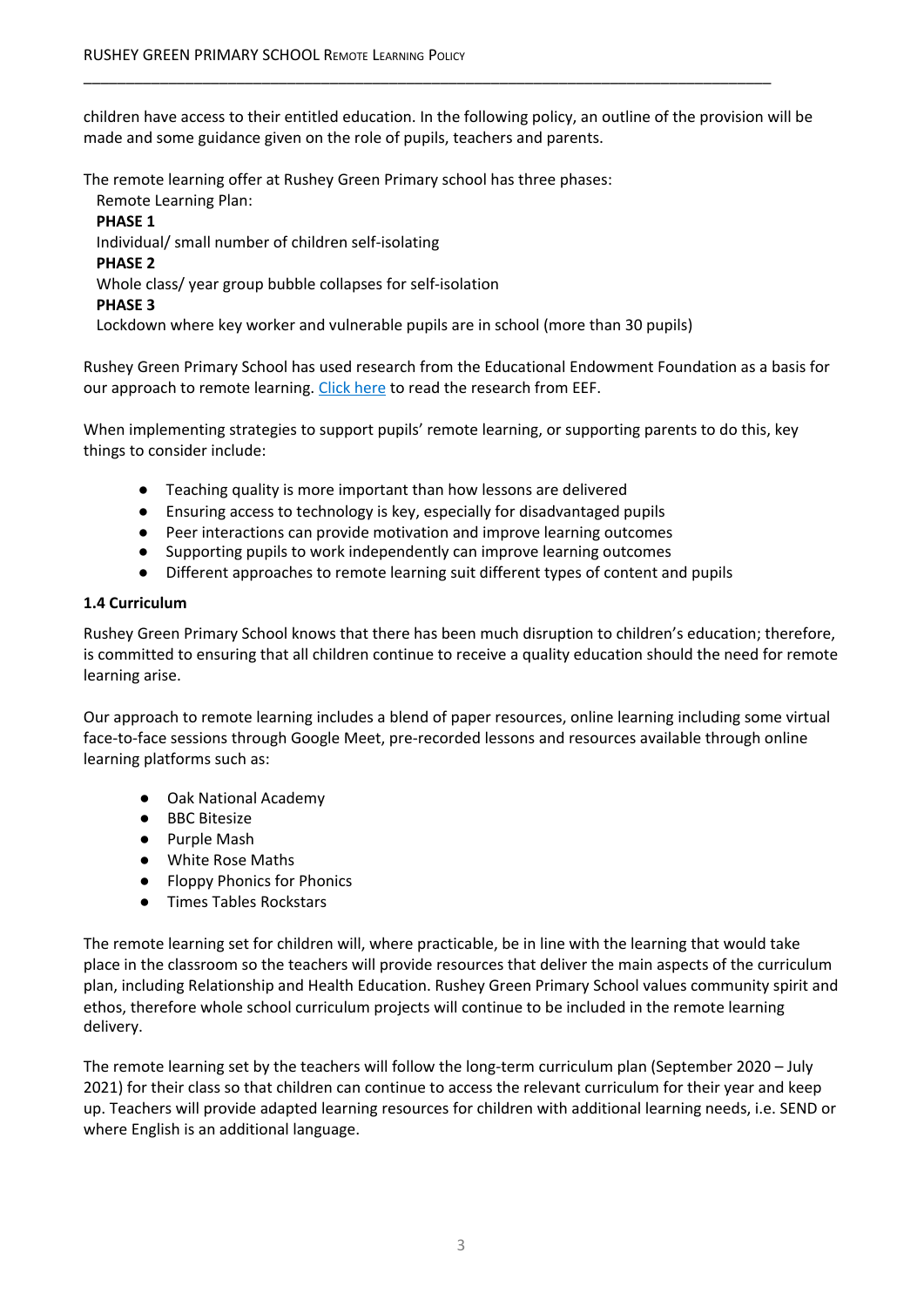The governors and senior leadership team at Rushey Green Primary School are fully aware that these are exceptional times and each family is unique, because of this will approach remote learning in a way which suits their individual needs and age and stage of development. We realise that the circumstances that cause our school to close will affect families in a number of ways. In our planning and expectations, we are aware of the need for flexibility from all sides: parents may be trying to work from home so access to technology as a family may be limited; parents may have two or more children trying to access technology and families may be unwell with COVID 19 or be suffering family bereavement or loss.

\_\_\_\_\_\_\_\_\_\_\_\_\_\_\_\_\_\_\_\_\_\_\_\_\_\_\_\_\_\_\_\_\_\_\_\_\_\_\_\_\_\_\_\_\_\_\_\_\_\_\_\_\_\_\_\_\_\_\_\_\_\_\_\_\_\_\_\_\_\_\_\_\_\_\_\_\_\_\_\_\_

#### <span id="page-3-0"></span>**2. Roles and responsibilities**

#### **2.1 Teachers**

When a year group bubble is collapsed, SLT will liaise with Public Health England and where necessary direct staff to self-isolate and work from home providing remote learning. Teachers must be available between 9.00am and 3:30pm each day and until 4:30pm on a Wednesday.

If teachers are unable to work for any reason during this time, for example due to sickness or caring for a dependent, they should report this using the normal absence procedure.

Training on the use of the Rushey Green Virtual Classroom (Google Meet) will be provided in year group staff groups during the start of term by the IT Manager. Follow up support and guidance will be available from the Deputy Head Teacher. SLT mobile phone numbers will be shared with staff.

Teachers will plan lessons that link directly to the curriculum plan for their year group and will provide resources to support tasks for home learners.

Should remote learning need to be set for a class or year group bubble, the work for the week in English, Maths and other subjects will be posted on the PURPLE MASH by 9.00am on a Monday morning.

Where Teachers are able to/continuing to work in school, individual responsibilities will be agreed upon with the year group team, overseen by the phase leader/SLT.

#### **When providing remote learning, teachers are responsible for:**

- Ensuring that they have up-to-date information about children including those who are vulnerable including children with SEND/ EHC or who are unwell with COVID symptoms.
- Ensuring all children and parents have access to logins by recording them in children's Remote Learning books.
- Ensuring children have and understand the Home Learning home-school agreement, that they have had recent online safety lessons and behave in a safe and respectful way when using the PURPLE MASH. Staff should follow the Behaviour Policy for procedures where there are online bullying concerns.
- Coordinating with their year group partner teacher, including those teaching in school, to ensure consistency across the year/subject and sharing of workload.
- Raise any Child Protection/Safeguarding concerns, including children who are non-contactable after two different attempts, to SLT following school procedures. Ensuring home learning website recommendations and links are safe and age appropriate – this includes ensuring websites are reputable, child friendly and free from unsolicited advertisements. Reporting any dangers or potential dangers they identify, as well as any concerns they may have about remote learning, to the headteacher. Flag any complaints or concerns shared by parents and pupils using CPOMS and following this with a phone call to SLT
- Creating and uploading onto the google drive a weekly schedule of lessons providing 3 hours of quality learning each day and including home learning for each subject including:
	- o Daily English lessons Phonics, Reading and Writing;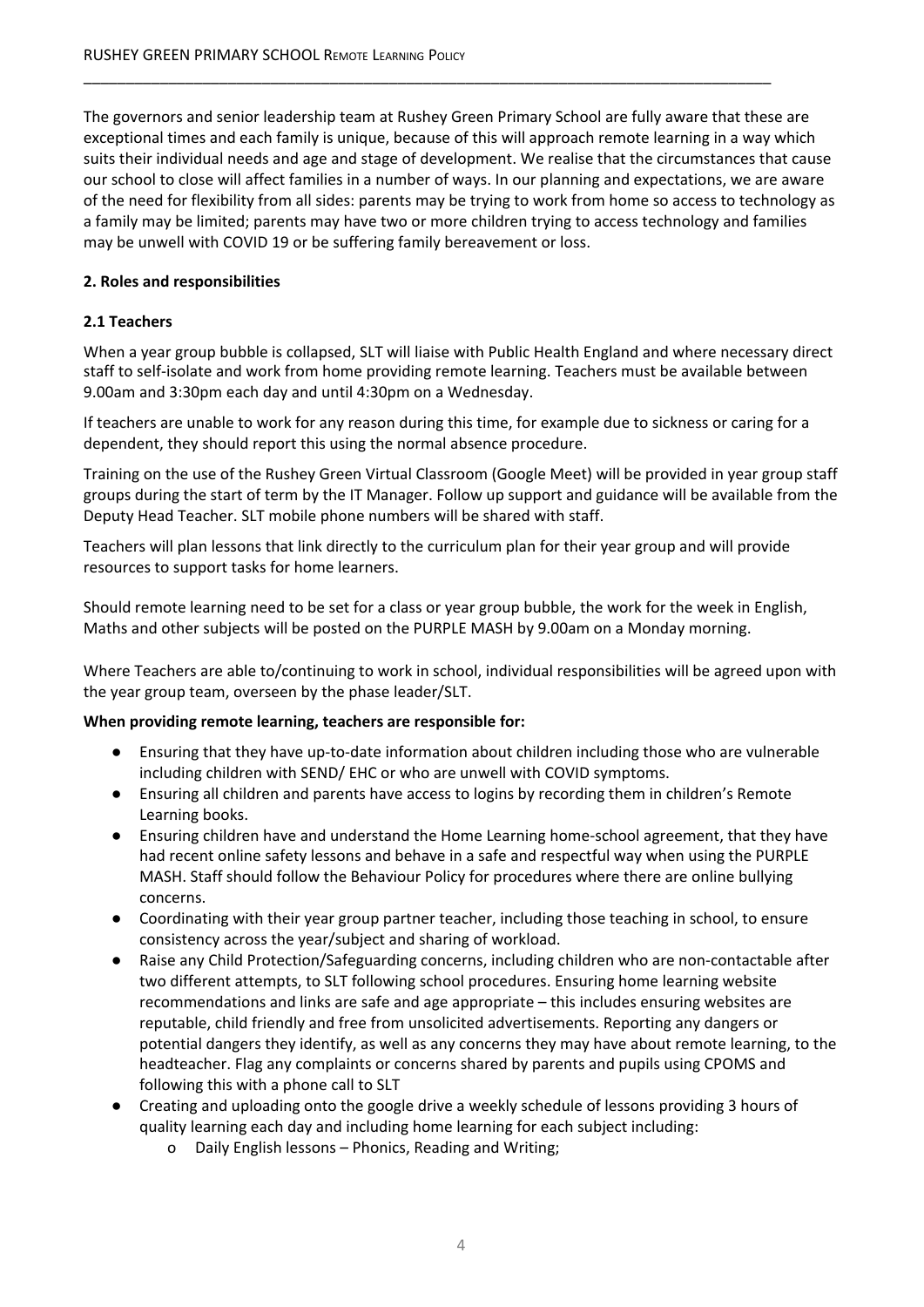- o Daily Maths lessons including fluency opportunities and including White Rose resources (videos and worksheets) in line with the Mastery approach;
- o Daily PSHE and well-being activities;
- o at least one Science lesson per week;
- o at least one PE/Get Active lesson per week;
- o other non-core subjects lessons in line with the school curriculum overview.

\_\_\_\_\_\_\_\_\_\_\_\_\_\_\_\_\_\_\_\_\_\_\_\_\_\_\_\_\_\_\_\_\_\_\_\_\_\_\_\_\_\_\_\_\_\_\_\_\_\_\_\_\_\_\_\_\_\_\_\_\_\_\_\_\_\_\_\_\_\_\_\_\_\_\_\_\_\_\_\_\_

- Adding Home Learning resources to their class **Remote Learning Schedule and resources** page on the **Rushey Green Virtual Classroom** electronically and it will be the responsibility of families to print/use these resources at home with children recording learning in their English/Maths books (or contact the school to ask for a 'paper pack')
- Using teaching strategies that enable children to learn effectively and secure their understanding when learning online including the use of Rosenshine's principles e.g. mini, daily reviews, new content in small steps etc.
- Schedule at least **one live-streamed lesson per day** in the core subjects using google classrooms– see appendix 2.
- Create at **least two pre-recorded lessons per week** in the core subjects and upload onto Google Classrooms.
- Review chat streams on purple mash daily and use it to communicate with children between 9am and 3.30pm daily. Respond promptly, within reason, during the school working day and within one working day, to requests for support from parents/carers at home. This should be done via the class email address.
- Work to ensure children without access to technology are not disadvantaged in their learning.
- Work alongside SENDCO to differentiate/scaffold work where necessary for children with SEND/EHCs.
- Monitor learning completed and alter planning in response to needs, misconceptions and gaps identified. Children can submit work using the PURPLE MASH or parents can support their child by helping them to email images of their completed work via the child's google email. Feedback can be given to children directly on the PURPLE MASH or emailed to parents. Monitor and work to increase engagement and completion of work set using online platforms including Purplemash, Timetable Rockstars and Google classrooms etc.
- Work with the year group team including teaching assistant to ensure all families are contacted for a welfare call at least once every two weeks. Any child not engaging with home learning without a valid reason must be flagged up to phase leaders. Phase leaders will try and engage children and families and if unsuccessful, this will be escalated to SLT.
- Reporting any defects on school-owned equipment used for remote learning to an ICT technician.

#### **2.2 Teaching assistants**

When assisting with remote learning, teaching assistants must be available between 8:30am and 3:30pm each day.

If they're unable to work for any reason during this time, for example due to sickness, they should report this using the normal absence procedure.

When teaching assistants are working in school, they will be expected to fulfil their role and responsibilities prioritising pastoral and learning support for children in their year group.

When assisting with remote learning, teaching assistants are responsible for:

- Making welfare calls for children self-isolating due to COVID 19 and updating 'Pupils Self-isolating' record, including making referrals for FSM support to the pastoral team.
- Supporting pupils who are not able to come into school to access their learning remotely.
- Attending virtual staff meetings.
- Engaging with live lessons via Google Meet and offering support to the class teachers in their year group.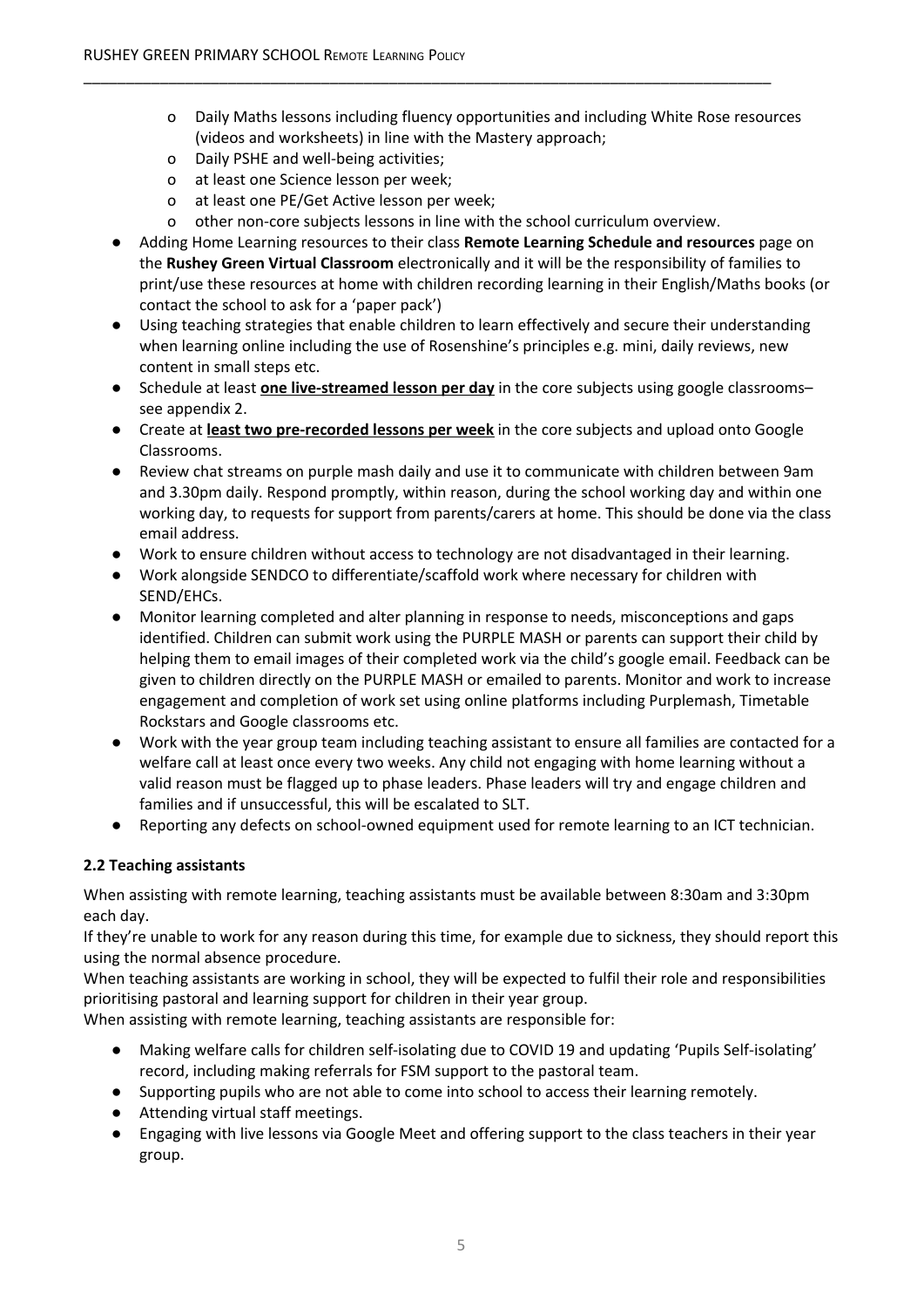● Work under the direction of class teachers to create scaffolds and differentiated learning materials for children in their year group.

\_\_\_\_\_\_\_\_\_\_\_\_\_\_\_\_\_\_\_\_\_\_\_\_\_\_\_\_\_\_\_\_\_\_\_\_\_\_\_\_\_\_\_\_\_\_\_\_\_\_\_\_\_\_\_\_\_\_\_\_\_\_\_\_\_\_\_\_\_\_\_\_\_\_\_\_\_\_\_\_\_

#### **2.3 Staff who are self-isolating**

All staff are required to self-isolate in line with Government guidance, if they or family members show symptoms outlined at the start of this policy or they have been told to shield and/or have received a letter to confirm this.

If a member of staff is required to self-isolate, they are expected to:

- Follow normal reporting procedure for absence.
- It is expected that staff get tested as soon as possible. Should a staff member be tested, it is expected, as per national guidance, to share the result of this test with school so that appropriate plans can be made.

#### **Teachers**

If self-isolating teachers are well and able to do so, the expectation is that they are able to work from home. Where their class bubble is self-isolating, school expects teachers to fulfil the responsibilities listed in section 2.1. Where their class bubble is in school, teachers are expected to liaise with their phase leader and year group partner to offer remote teaching support – this can include delivering lessons live via Google Meet. Other tasks can include:

- Making welfare calls for children self-isolating due to COVID 19 and updating 'Pupils Self-isolating' record, including making referrals for FSM support to the pastoral team.
- Creating pre-recorded lessons for children to review taught content, or to cover future curriculum content. These can be uploaded onto the PURPLE MASH as appropriate.
- Monitor the PURPLE MASH and maintain communication with their class.
- Complete other agreed duties in line with a teacher's general role.

If unwell themselves, teachers will be covered by another staff member for the sharing of activities; Communication (other than welfare calls) and planning during this time will not be undertaken until the teacher is fit to work.

#### **Teaching Assistants**

Self-isolating teaching Assistants, who are well and able to do so, will be expected to offer support to their year group team. Duties can include:

- Making welfare calls for children self-isolating due to COVID 19 and updating 'Pupils Self-isolating' record, including making referrals for FSM support to the pastoral team.
- Supporting with the online learning provision for their year group
- Working on an individual project which is in line with whole school improvement priorities. These projects will be communicated by their phase leader, or the Deputy Headteacher or Headteacher and will be allocated on a case-by-case basis.

#### **Pastoral Manager & Learning Mentor**

The Learning Mentor, if are well and able to do so, will be expected to offer support to the Pastoral Team and SENDCO. Duties can include:

- Making welfare calls for children self-isolating due to COVID 19 and updating 'Pupils Self-isolating' record, including making referrals for FSM support to the pastoral team.
- Working on an individual project which is in line with whole school improvement priorities. These projects will be communicated by the Pastoral manager and SENDCO.
- Creating supportive well-being or learning resources as directed by the Pastoral manager, and SENDCO.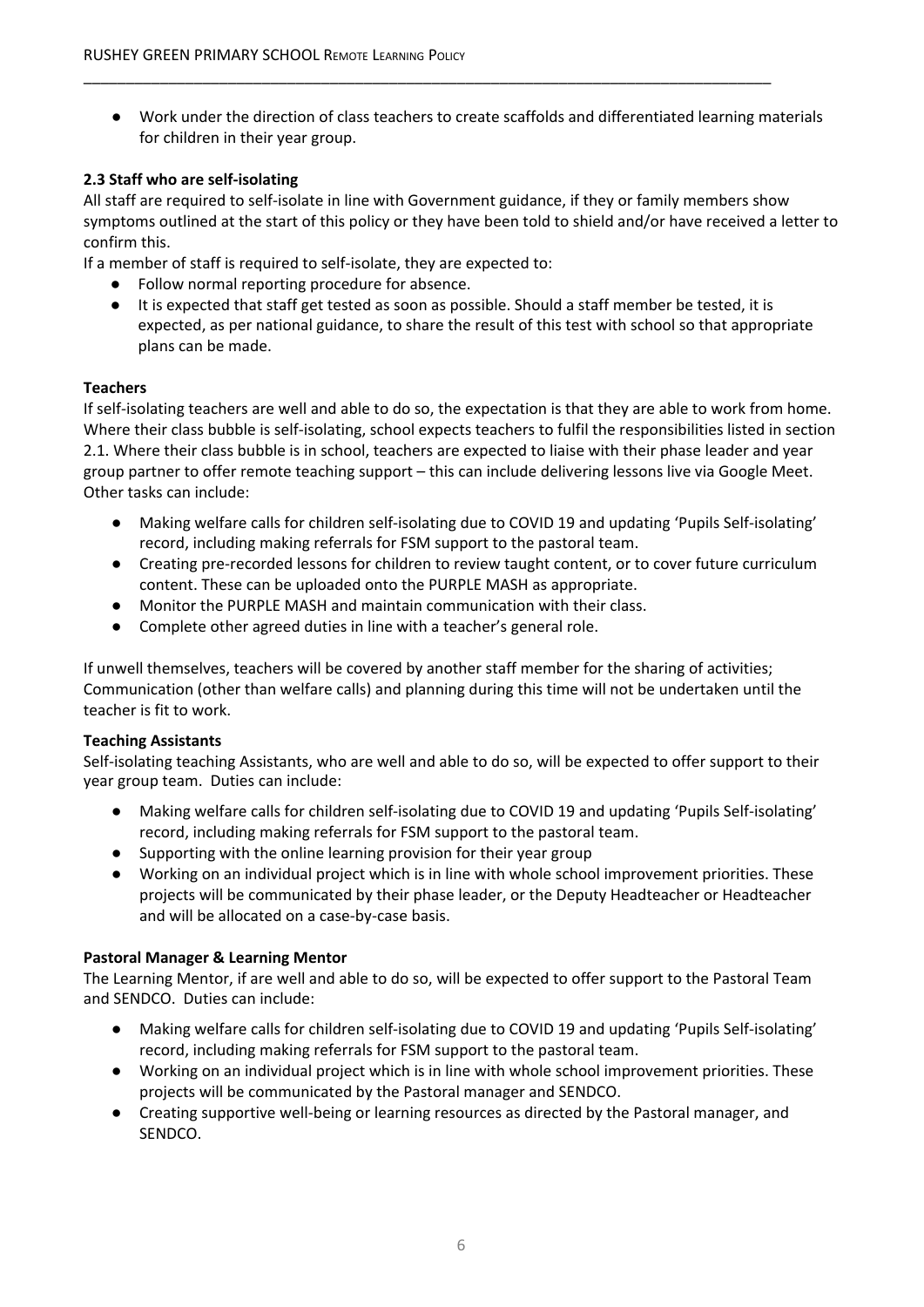#### **Non-teaching staff**

Non-teaching staff, who are well and able to do so, will be expected to fulfil their roles and responsibilities as practicably possible at home.

\_\_\_\_\_\_\_\_\_\_\_\_\_\_\_\_\_\_\_\_\_\_\_\_\_\_\_\_\_\_\_\_\_\_\_\_\_\_\_\_\_\_\_\_\_\_\_\_\_\_\_\_\_\_\_\_\_\_\_\_\_\_\_\_\_\_\_\_\_\_\_\_\_\_\_\_\_\_\_\_\_

Staff will be expected to communicate to their line manager or Head Teacher their priorities and where a responsibility is unable to be completed at home, highlight this so that it can be redistributed for completion by another member of staff as appropriate.

#### **2.4 AHT/Phase leaders, Subject leaders and SENDCO**

#### **Subject leaders**

Alongside their teaching responsibilities, subject leads are responsible for:

- Considering whether any aspects of the subject curriculum need to change to accommodate remote learning.
- Working with teachers teaching their subject remotely to make sure all work set is appropriate and consistent.
- Working with other subject leads and senior leaders to make sure work set remotely across all subjects is appropriate and consistent, and deadlines are being set an appropriate distance away from each other
- Monitoring the remote work set by teachers in their subject through regular meetings with teachers or by reviewing work set.
- Alerting teachers to resources they can use to teach their subject remotely.
- Offering support and training to staff as needed.

#### **Phase leaders**

Alongside any teaching responsibilities, Phase Leaders are responsible for:

- Supporting teachers in their phases to monitor pupil absence in relation to COVID 19.
- Monitoring and directing staff in their phase to conduct welfare calls home for children self-isolating.
- Monitoring pupil engagement in home-learning across the phase and being the first line of escalation to address non-engagement, offering children and parents support in addition to the class teacher.
- Supporting staff well-being and ensuring shared ownership and responsibility of staff workload; raise concerns with SLT as necessary.
- Considering whether any aspects of the curriculum in the phase need to change to accommodate remote learning.
- Monitoring the use of the PURPLE MASH ensuring weekly schedules, lessons and resources are uploaded by 9am each Monday morning.
- Working with teachers in their phase; teaching remotely to make sure all work set is appropriate and consistent.
- Working with other subject leads and senior leaders to make sure work set remotely across the phase is appropriate and consistent, and deadlines are being set an appropriate distance away from each other
- Monitoring the remote work set by teachers in their phase and offering constructive feedback and discussion in relation to this – through regular meetings with teachers.
- Alerting teachers to resources they can use to teach remotely.
- Offering support to staff in their phase as needed.
- Feeding back concerns, suggestions, staff CPD needs to SLT regularly.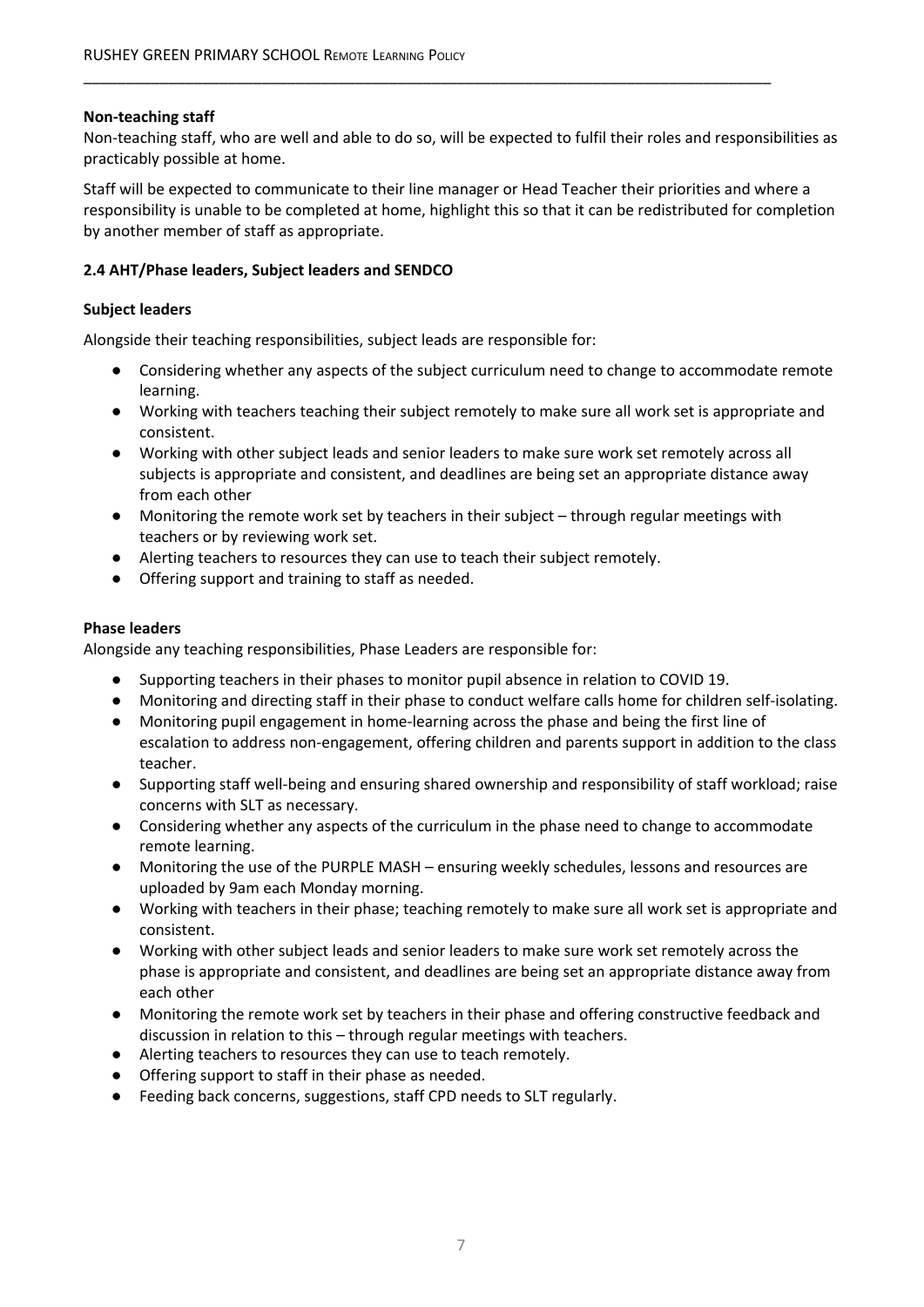#### **SENDCO**

Alongside any teaching responsibilities, the SENCO is responsible for:

● Contacting parents/carers of children with SEND who are unable to access whole-class learning at their year group level and who need individualised schedule, lessons and resources, to discuss and agree provision.

\_\_\_\_\_\_\_\_\_\_\_\_\_\_\_\_\_\_\_\_\_\_\_\_\_\_\_\_\_\_\_\_\_\_\_\_\_\_\_\_\_\_\_\_\_\_\_\_\_\_\_\_\_\_\_\_\_\_\_\_\_\_\_\_\_\_\_\_\_\_\_\_\_\_\_\_\_\_\_\_\_

- SENDCO will support class teachers to provide appropriate provision for children with SEND who are unable to access whole-class learning at their year group level.
- Where children would normally receive additional support from SEND agencies, the SENDCO will plan for those to continue via Google Meet where appropriate and possible.
- SENDCO or Teaching assistants under the direction of the SENDCO will deliver in school support for children attending with EHCs.
- In the event that children with significant SEND who are unable to access whole-class learning at their year group level, are self-isolating, the SENDCO will schedule one lesson per day via Google Meet for children self-isolating at home – details of times to be shared with parents.
- Identifying the level of support or intervention that is required while pupils with SEND learn remotely and monitoring the remote work set by teachers for children with SEND – through regular meetings with teachers or by reviewing work set.
- Liaising with the ICT technicians to ensure that the technology used for remote learning is accessible to all pupils and that reasonable adjustments are made where required.
- Ensuring that pupils with EHC plans continue to have their needs met while learning remotely and liaising with other organisations to make any alternate arrangements for pupils with EHC plans and IHPs.
- Identifying the level of support or intervention that is required while pupils with SEND learn remotely.

#### **2.5 Senior leaders**

Alongside any teaching responsibilities, senior leaders are responsible for:

- Updating the dynamic COVID 19 school risk assessment and disseminating new information effectively with all staff and stakeholders.
- Completing individual staff risk assessments.
- Co-ordinating the remote learning approach across the school.
- Ensuring staff have comprehensive training on the use of remote learning platforms and arranging any additional training staff may require to support pupils during the period of remote learning
- Monitoring the effectiveness of remote learning through regular meetings with teachers, phase leaders, SENCO and subject leaders; reviewing set work or reaching out for feedback from pupils and parents.
- Monitoring the security of remote learning systems, including data protection and safeguarding considerations.
- Ensuring that staff, parents and pupils adhere to the relevant policies at all times.
- Ensuring that there are arrangements in place for identifying, evaluating, and managing the risks associated with remote learning. Ensuring that there are arrangements in place for monitoring incidents associated with remote learning.
- Overseeing that the school has the resources necessary to action the procedures in this policy.
- Reviewing the effectiveness of this policy on an annual basis and communicating any changes to staff, parents, and pupils.
- Arranging any additional training staff may require to support pupils during the period of remote learning.
- Conducting reviews on a weekly basis of the remote learning arrangements to ensure pupils' education does not suffer.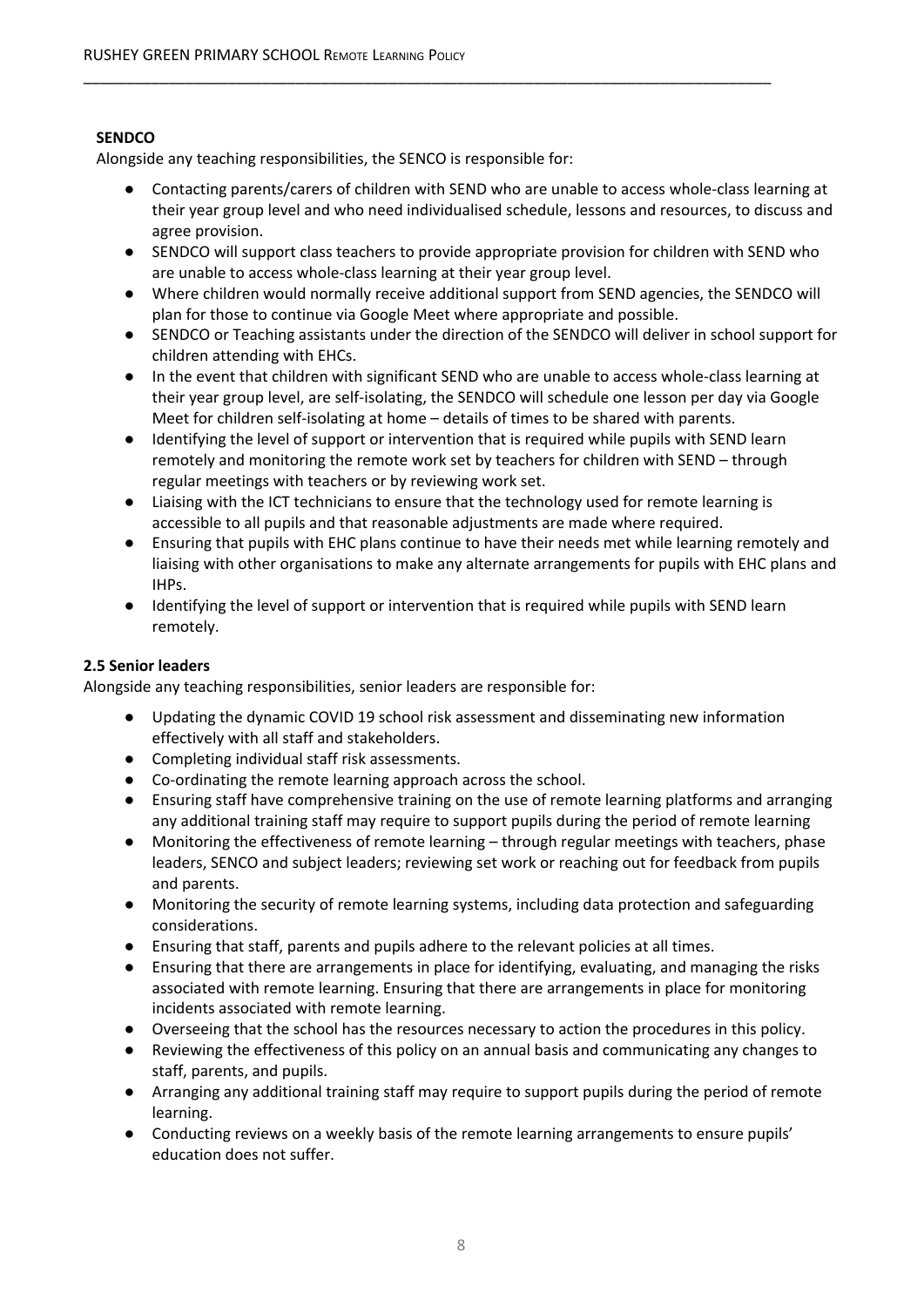- Ensuring that the relevant health and safety risk assessments are carried out within the agreed timeframes. Managing the effectiveness of health and safety measures through a robust system of reporting, investigating, and recording incidents.
- Putting procedures and safe systems of learning into practice, which are designed to eliminate or reduce the risks associated with remote learning.
- Ensuring that pupils identified as being at risk are provided with necessary information and instruction, as required.

\_\_\_\_\_\_\_\_\_\_\_\_\_\_\_\_\_\_\_\_\_\_\_\_\_\_\_\_\_\_\_\_\_\_\_\_\_\_\_\_\_\_\_\_\_\_\_\_\_\_\_\_\_\_\_\_\_\_\_\_\_\_\_\_\_\_\_\_\_\_\_\_\_\_\_\_\_\_\_\_\_

- Overseeing that all school-owned electronic devices used for remote learning have adequate anti-virus software and malware protection.
- Ensuring all staff, parents, and pupils are aware of the data protection principles outlined in the GDPR. Raising any data protection concerns following school policy.
- Ensuring that all computer programs used for remote learning are compliant with the GDPR and the Data Protection Act 2018.
- Overseeing that any ICT equipment used for remote learning is resilient and can efficiently recover lost data.

#### **2.6 Designated safeguarding lead**

See the school's Safeguarding and Child Protection Policy for the COVID 19 safeguarding addendum.

The DSL is responsible for:

- Monitoring the implementation of the school's Child Protection Policy in relation to COVID 19.
- Training all staff and new staff/supply teachers to enable the fulfilment of their Safeguarding and Child protection duties in relation to COVID 19.
- Monitoring pupil absence in relation to COVID 19. Carrying out risk assessments for home visits and directing staff as appropriate in completing 'Safe and Well' home visits.
- Responding to /and escalating Safeguarding and Child Protection concerns in line with Government guidance and the school's policy.
- Being contactable by staff to discuss/raise concerns.
- Referring Home Education requests to the Local Authority Home Education Team.
- Attending and arranging, where necessary, any safeguarding meetings that occur during the remote learning period.
- Liaising with the ICT technician to ensure that all technology used for remote learning is suitable for its purpose and will protect pupils online.
- Identifying vulnerable pupils who may be at risk if they are learning remotely.
- Ensuring that child protection plans are enforced while the pupil is learning remotely and liaising with other organisations to make alternate arrangements for pupils who are at a high risk, where required.
- Identifying the level of pastoral support or intervention required while pupils learn remotely and ensuring appropriate measures are in place – liaising and directing Pastoral Manager/ Learning mentor in this.
- Liaising with relevant individuals to ensure vulnerable pupils receive the support required during the period of remote working. Ensuring all safeguarding incidents are adequately recorded and reported.
- Ensuring that pupils with EHC plans continue to have their needs met while learning remotely and liaising with other organisations to make any alternate arrangements for pupils with EHC plans and IEPs.

#### **2.7 IT Manager**

IT Manager is responsible for:

- Fixing issues with systems used to set and collect work.
- Helping staff and parents with any technical issues they're experiencing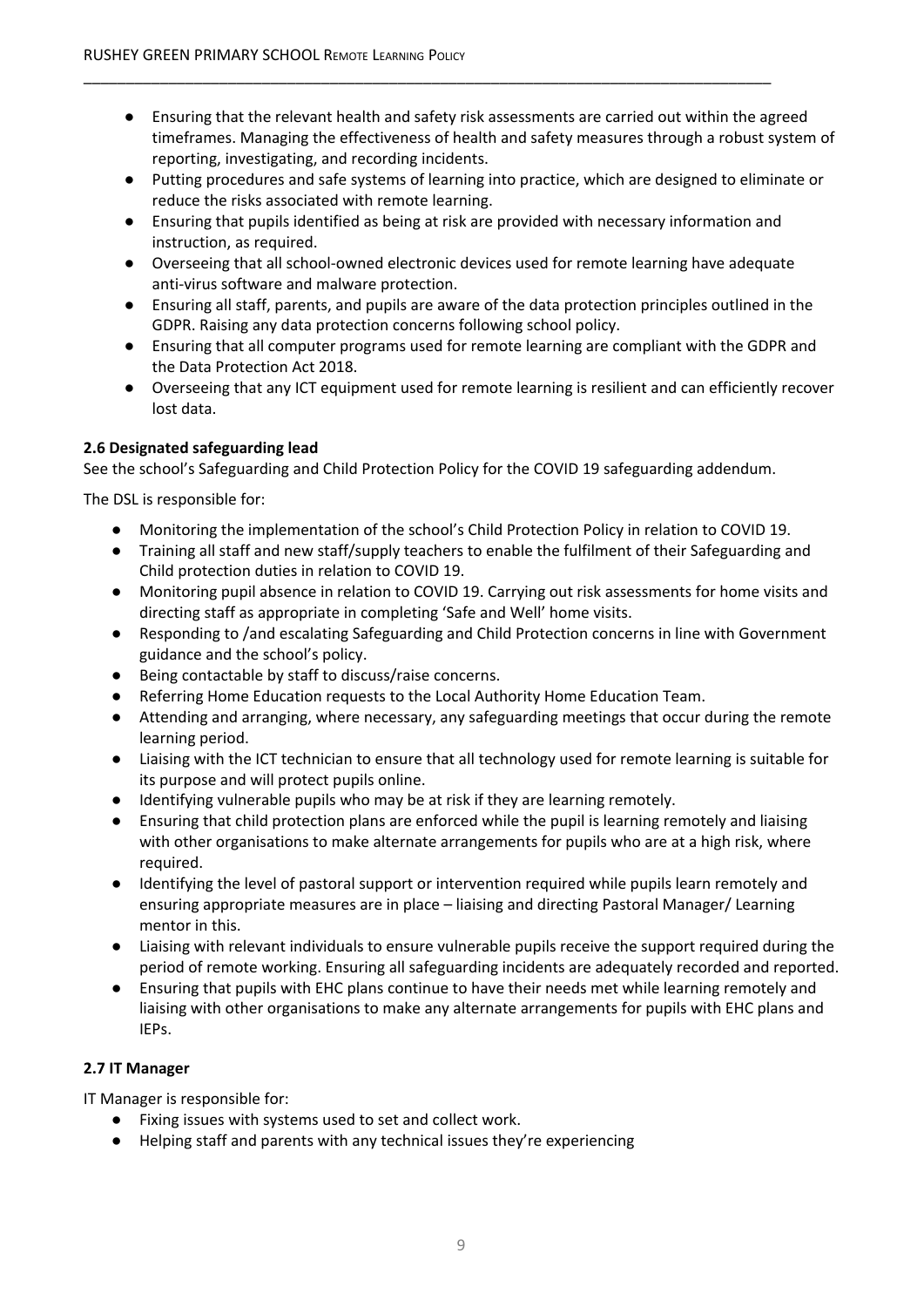- Reviewing the security of remote learning systems and flagging any data protection breaches to the data protection officer DHT and Head Teacher.
- Assisting pupils and parents with accessing the internet or devices.
- Managing staff and pupil logins for online platforms and the school network.
- Providing staff training in use of online platforms.
- Producing 'How To' guides, Gifs and FAQ documents for parents, children and staff.

\_\_\_\_\_\_\_\_\_\_\_\_\_\_\_\_\_\_\_\_\_\_\_\_\_\_\_\_\_\_\_\_\_\_\_\_\_\_\_\_\_\_\_\_\_\_\_\_\_\_\_\_\_\_\_\_\_\_\_\_\_\_\_\_\_\_\_\_\_\_\_\_\_\_\_\_\_\_\_\_\_

- Ensuring that all school-owned devices used for remote learning have suitable anti-virus software installed, have a secure connection, can recover lost work, and allow for audio and visual material to be recorded, where required.
- Ensuring that any programs or networks used for remote learning can effectively support a large number of users at one time, where required, e.g. undertaking 'stress' testing.
- Working with the SENCO to ensure that the equipment and technology used for learning remotely is accessible to all pupils and staff.

#### **2.8 Pupils and parents**

- Children with SEND or additional medical conditions who require more regular breaks, e.g. sensory breaks, are not expected to do schoolwork during their breaks.
- Children who are unwell are not expected to be present for remote working until they are well enough to do so.
- Parents are requested to inform the school office if their child is unwell.
- School will monitor absence and lateness in line with the Attendance Policy.
- Parents are expected to share the Acceptable use protocol and code of conduct with their child and monitor their child's online behaviour – **Appendix 1**

#### **Staff expects pupils learning remotely to:**

- Demonstrate a good learner attitude when working at home.
- Follow the schedule of lessons daily.
- Use Google Classroom, Google Meets and PURPLE MASH safely, sensibly and respectfully.
- Talk to their teacher about their learning at home.
- Ask their family or teacher if they need help.
- Share their learning with their teacher.

#### **School requests parent/carers to:**

- Follow Government self-isolation advice with their family.
- Support their child with their learning at home and encourage their child to read daily.
- Help their child to follow the weekly schedule suggested by class teachers.
- Encourage their child to have some time away from their device regularly throughout the day.
- Communicate with their child's class teacher for help or to share concerns using the class email address or by calling the school office.
- Tell the school if they, their child or someone in the family becomes unwell with COVID 19 symptoms, has a positive test result or is unable to complete work set.

If a class/year group bubble is instructed to self-isolate, the children will be sent home with their home reading book in addition to English and Maths books; this is so that work that children complete at home can be kept safe, ideally in their exercise books, and can be brought back to school when safe to do so.

We encourage parents to support their children's work, by viewing the work set together, and then making appropriate plans to complete the work. This can include finding a place to work and, to the best of their ability, supporting pupils with work encouraging them to work with good levels of concentration.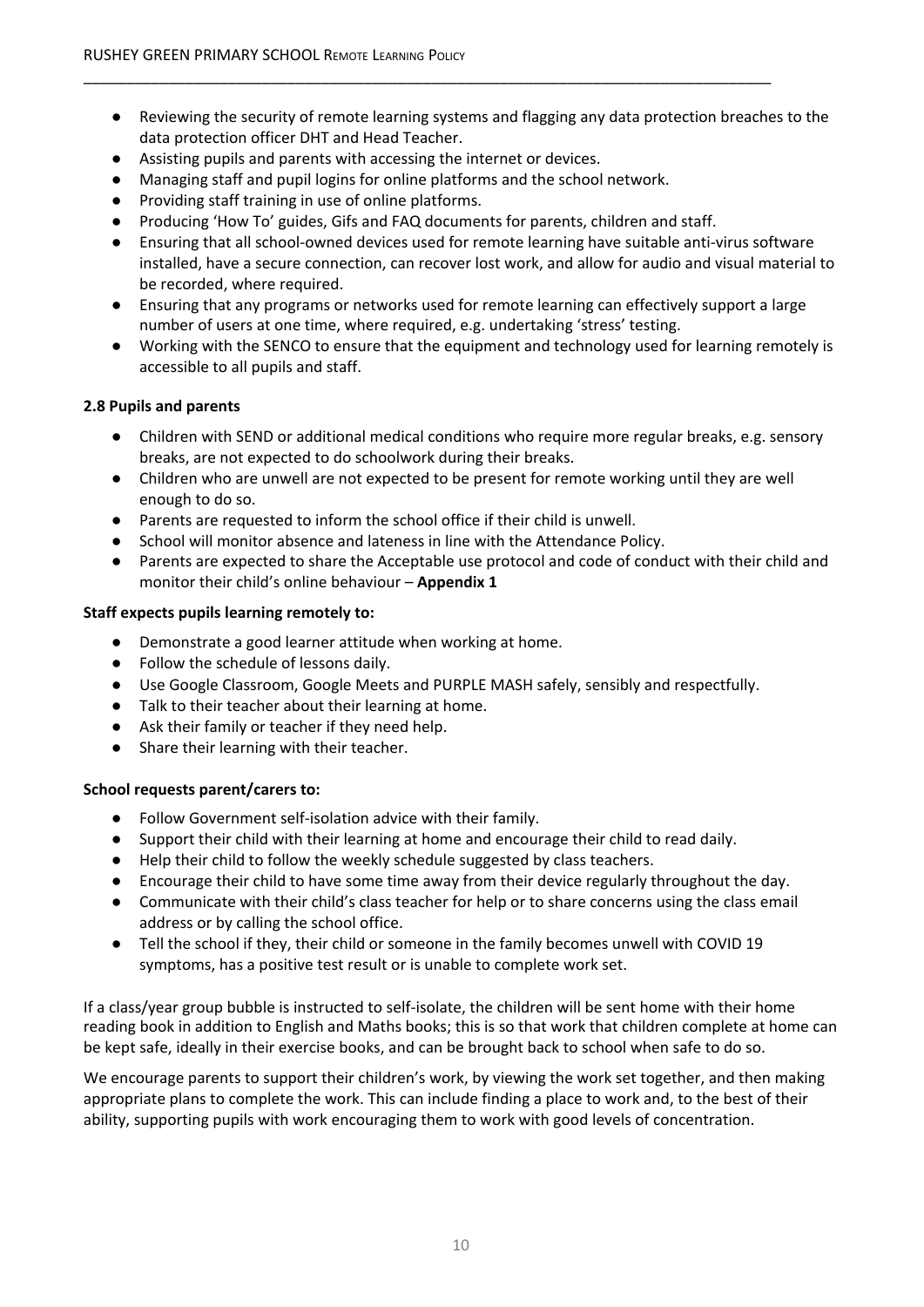Every effort will be made by staff to ensure that work is set promptly on appropriate platforms but school cannot guarantee that the chosen platforms will work on all devices. Should accessing work be an issue, parents should contact school promptly and alternative solutions will be made available (e.g. paper copies of work, loan of a device etc.). These will be discussed on a case-by-case basis.

\_\_\_\_\_\_\_\_\_\_\_\_\_\_\_\_\_\_\_\_\_\_\_\_\_\_\_\_\_\_\_\_\_\_\_\_\_\_\_\_\_\_\_\_\_\_\_\_\_\_\_\_\_\_\_\_\_\_\_\_\_\_\_\_\_\_\_\_\_\_\_\_\_\_\_\_\_\_\_\_\_

To establish which families may need further support or access to IT equipment, school leaders will survey parents so that any potential barriers to children accessing online learning can be addressed as soon as possible.

So that parents feel confident when helping their child to access remote learning, the teachers and leaders will continue to upload 'how to' guides and videos on to the school website.

#### **2.9 Governing board**

The governing board is responsible for:

- Ensuring school procedures for safeguarding and child protection during the remote learning period are rigorous.
- Ensuring the school's dynamic COVID 19 school risk assessment is in line with government guidance and staff training is robust.
- Monitoring the school's approach to providing remote learning to ensure education remains as high quality as possible.
- Ensuring that staff are certain that remote learning systems are appropriately secure, for both data protection and safeguarding reasons.
- Ensuring that schools remote learning policy and procedures are comprehensive.

#### <span id="page-10-0"></span>**3. Who to contact**

If staff have any questions or concerns about remote learning, they should contact the following individuals:

- Issues in setting work talk to the relevant subject lead or SENCO
- Issues with behaviour talk to the relevant phase leader/pastoral manager/ Pastoral AHT
- Issues with IT talk to IT Manager
- Issues with their own workload or well-being talk to phase leader/ SLT
- Concerns about data protection talk to the data protection officer/ DHT
- Concerns about safeguarding talk to the DSL

#### <span id="page-10-1"></span>**4. Data protection**

#### **4.1 Accessing personal data**

This section of the policy will be enacted in conjunction with the school's Data Protection Policy.

Parents' and children's up-to-date contact details will be collected prior to the period of remote learning. All contact details will be stored in line with the Data Protection Policy and retained in line with the Records Management Policy.

When accessing personal data for remote learning purposes, all staff members will:

- Access the data, on the secure school server or from SIMS. The school will not permit paper copies of contact details to be taken off the school premises.
- Use school provided devices, such as laptops, rather than your own personal device.
- Staff members will be responsible for adhering to the GDPR when teaching remotely and will ensure the confidentiality and integrity of their devices at all times.
- Sensitive data will only be transferred between devices if it is necessary to do so for the purpose of remote learning and teaching.
- Any data that is transferred between devices will be suitably encrypted or have other data protection measures in place so that if the data is lost, stolen, or subject to unauthorised access, it remains safe until recovered.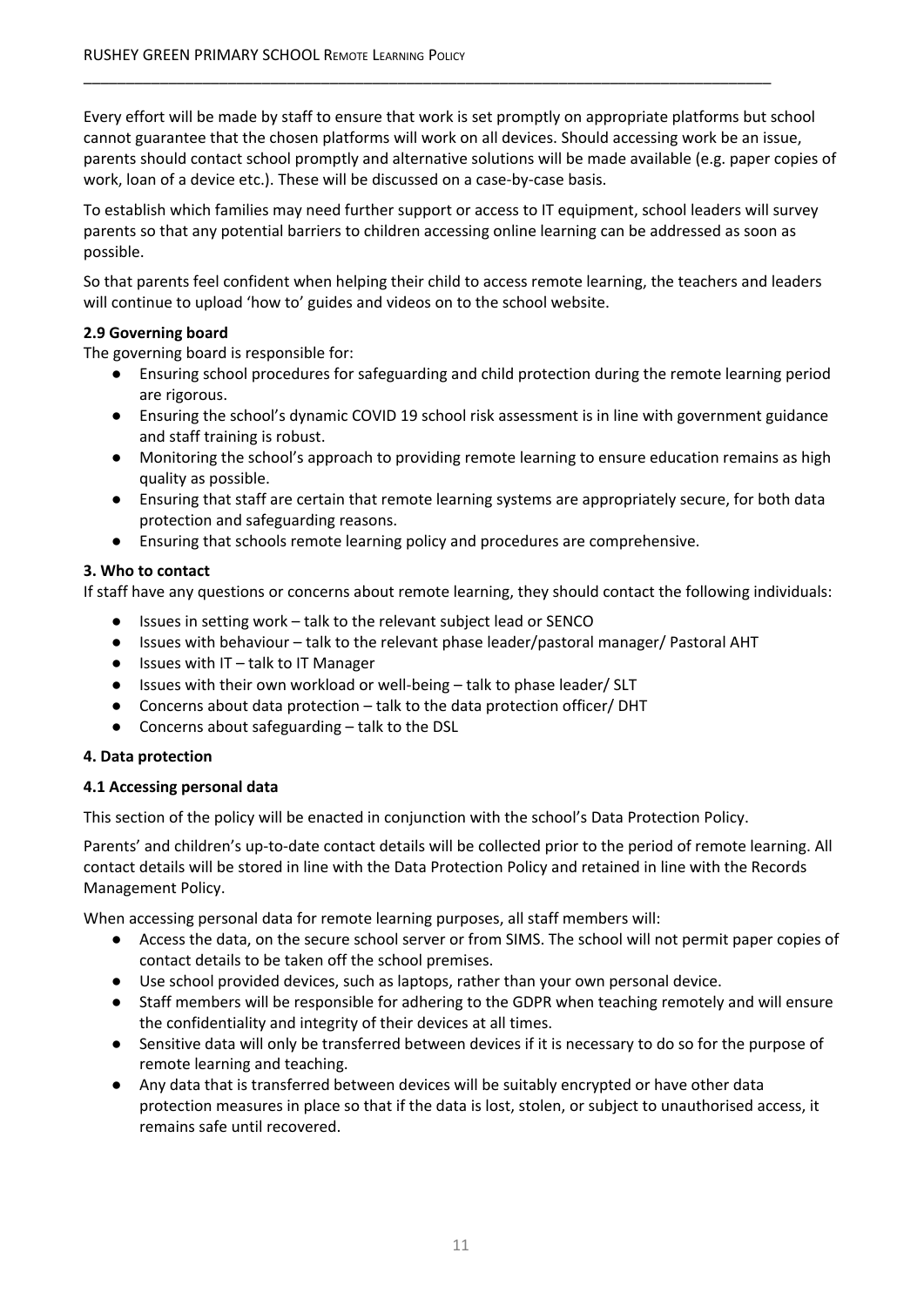● Parents' and pupils' up-to-date contact details will be collected prior to the period of remote learning. All contact details will be stored in line with the Data Protection Policy and retained in line with the Records Management Policy.

\_\_\_\_\_\_\_\_\_\_\_\_\_\_\_\_\_\_\_\_\_\_\_\_\_\_\_\_\_\_\_\_\_\_\_\_\_\_\_\_\_\_\_\_\_\_\_\_\_\_\_\_\_\_\_\_\_\_\_\_\_\_\_\_\_\_\_\_\_\_\_\_\_\_\_\_\_\_\_\_\_

- Any breach of confidentiality will be dealt with in accordance with the school's Data and E-Security Breach Prevention Management Plan.
- Follow 7 GDPR principles:



#### **4.2 Processing personal data**

Staff members may need to collect and/or share personal data such as parent email addresses as part of the remote learning system. As long as this processing is necessary for the school's official functions, individuals won't need to give permission for this to happen.

Collected children/family personal data must only be stored in a password protected file on the shared staff area on the school network.

If it is necessary to share personal data with other members of staff, this must be done securely using encrypted emails, password protected documents and the school CPOMS system; however, staff are reminded to collect and/or share as little personal data as possible.

Further Guidance can be found in:

<https://www.gov.uk/government/publications/data-protection-toolkit-for-schools>

#### **4.3 Keeping devices secure**

All staff members will take appropriate steps to ensure their devices remain secure. This includes, but is not limited to:

- Keeping the device password-protected strong passwords are at least 8 characters, with a combination of upper and lower-case letters, numbers and special characters (e.g. asterisk or currency symbol)
- Making sure the device is locked if left inactive for a period of time
- Not sharing the device among family or friends
- Installing antivirus and anti-spyware software
- Keeping operating systems up to date  $-$  always install the latest updates

#### <span id="page-11-0"></span>**5. Safeguarding**

See the school's Child Protection Policy (appendix 3) for the COVID 19 safeguarding addendum.

#### **6. Health and safety**

This section of the policy will be enacted in conjunction with the school's Health and Safety Policy. Teaching staff and ICT technicians will ensure children are shown how to use the necessary equipment and technology safely and correctly prior to the period of remote learning.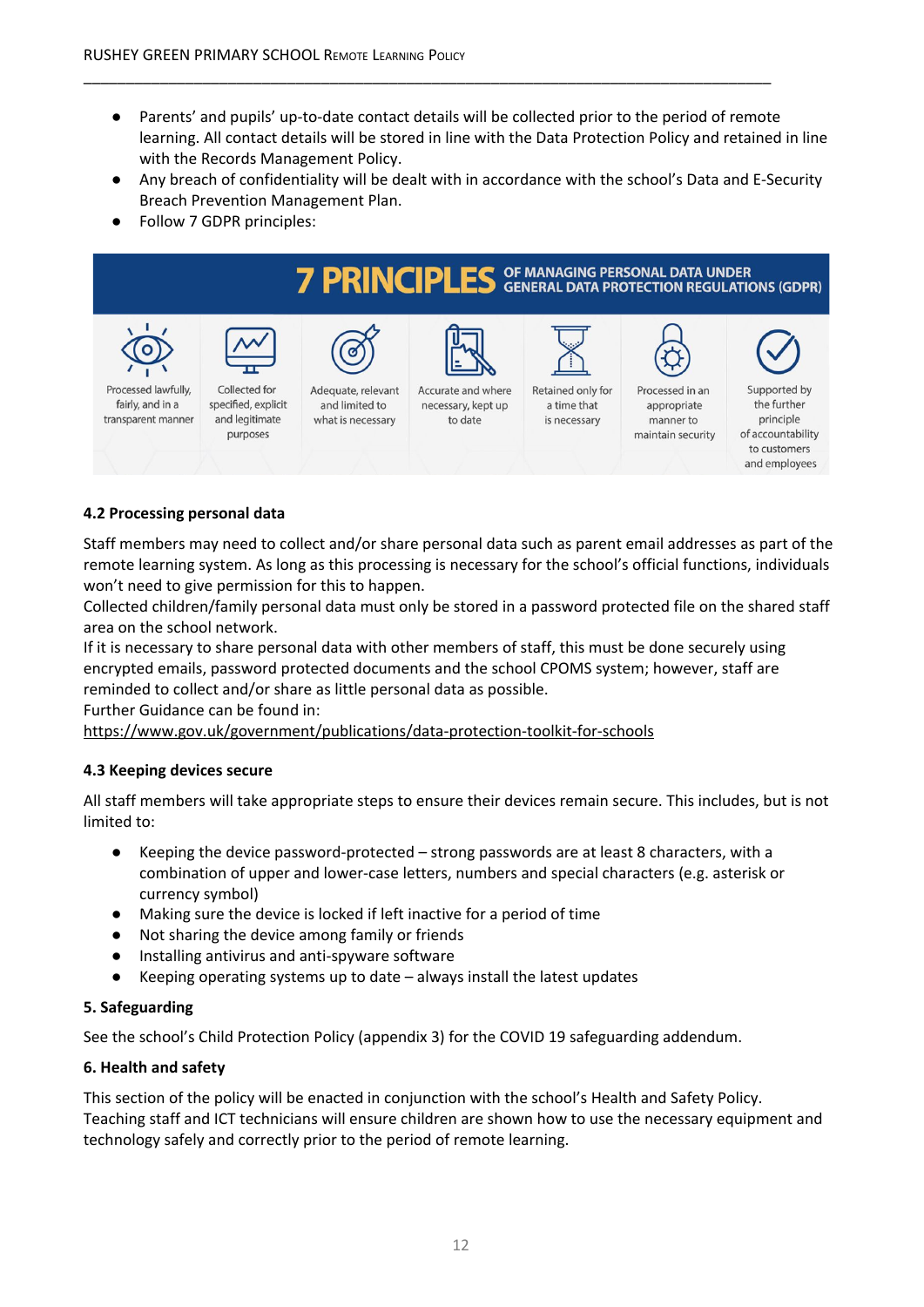If using electronic devices during remote learning, children will be encouraged to take regular screen breaks every hour.

\_\_\_\_\_\_\_\_\_\_\_\_\_\_\_\_\_\_\_\_\_\_\_\_\_\_\_\_\_\_\_\_\_\_\_\_\_\_\_\_\_\_\_\_\_\_\_\_\_\_\_\_\_\_\_\_\_\_\_\_\_\_\_\_\_\_\_\_\_\_\_\_\_\_\_\_\_\_\_\_\_

#### <span id="page-12-0"></span>**7. Monitoring arrangements**

This policy will be reviewed yearly by the Deputy Head Teacher. At every review, it will be approved by the Head Teacher and full governing board.

#### <span id="page-12-1"></span>**8. Legal framework and links with other policies**

This policy has due regard to all relevant legislation and statutory guidance including, but not limited to, the following:

- Equality Act 2010
- Education Act 2004
- The General Data Protection Regulation (GDPR)
- Data Protection Act 2018

This policy has due regard to national guidance including, but not limited to, the following:

- DfE (2020) 'Keeping children safe in education'
- DfE (2019) 'School attendance'
- DfE (2017) 'Special educational needs and disability code of practice: 0 to 25 years'
- DfE (2018) 'Health and safety: responsibilities and duties for schools'
- DfE (2018) 'Health and safety for school children'
- DfE (2016) 'Children missing education'

This policy operates in conjunction with the following school policies:

- Child Protection and Safeguarding Policy
- Data Protection Policy
- Special Educational Needs and Disabilities (SEND) Policy
- Behaviour Policy
- Accessibility Policy
- Marking and Feedback Policy
- Curriculum Policy
- Assessment Policy
- Online Safety Policy
- Health and Safety Policy
- Attendance and Truancy Policy
- ICT Acceptable Use Policy
- Staff Code of Conduct
- Data and E-Security Breach Prevention and Management Plan
- Children Missing Education Policy
- Rules for Responsible Internet Use by children Distance Learning Code of conduct Appendix 1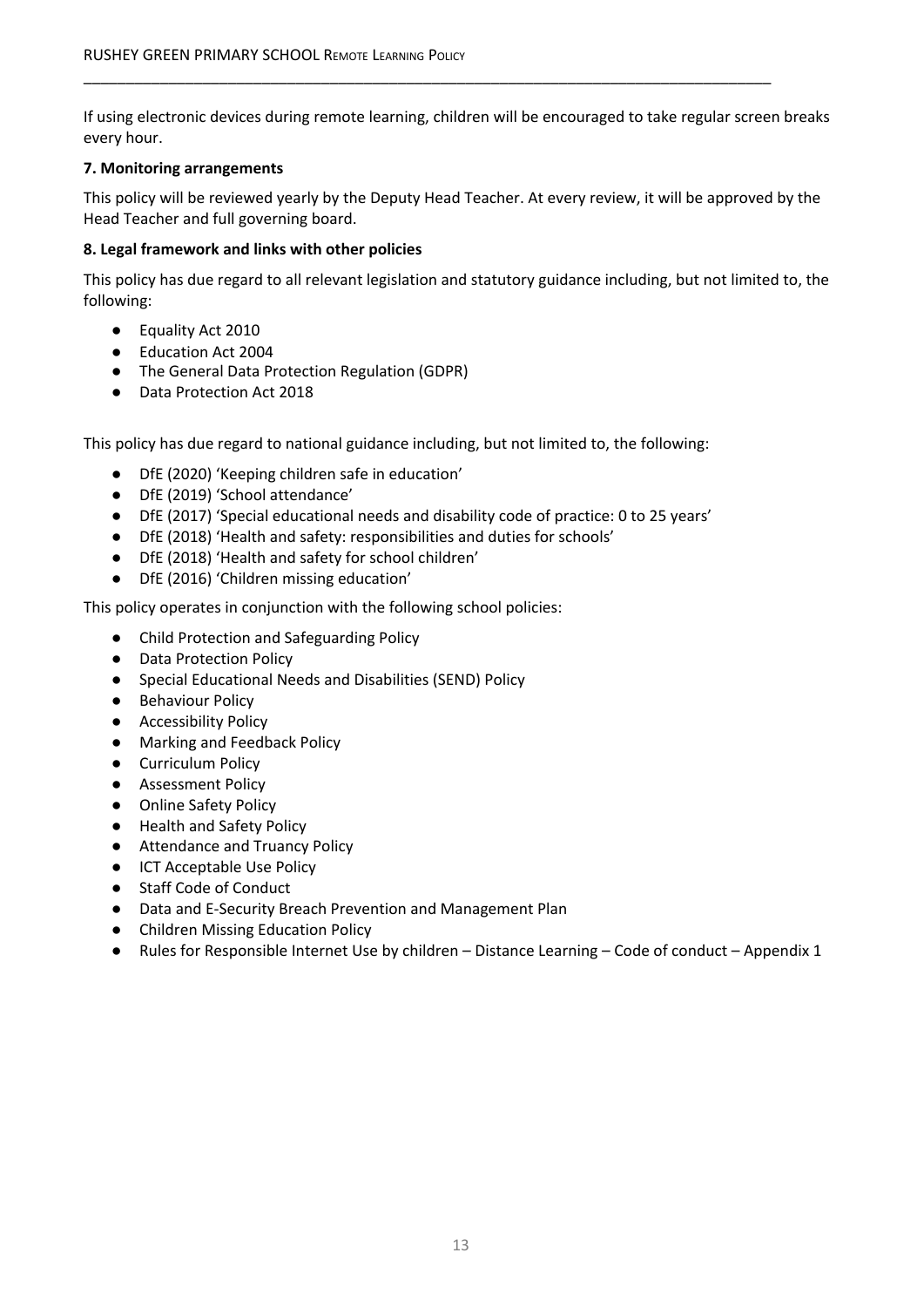#### A**ppendix 1**

### **A Rushey Green Primary School Rules for Responsible Internet Use by children – Distance Learning**

\_\_\_\_\_\_\_\_\_\_\_\_\_\_\_\_\_\_\_\_\_\_\_\_\_\_\_\_\_\_\_\_\_\_\_\_\_\_\_\_\_\_\_\_\_\_\_\_\_\_\_\_\_\_\_\_\_\_\_\_\_\_\_\_\_\_\_\_\_\_\_\_\_\_\_\_\_\_\_\_\_

The school set up remote learning for all children and will provide online activities to support learning while the children are not in school. These rules will safeguard children who are accessing their learning online.

- I will ask permission from my parent/carer before using the Internet.
- I will complete the work that is set by my teacher.
- I will not access other people's folders without permission.
- I will only use IT programmes which the school has directed me too in order to carry out school tasks.
- I will not download or install software without my parent/carer's permission.
- I will **only** send and receive messages to and from my teacher through the appropriate software provided by the school.
- I will only log on to the school approved learning platforms e.g. Purple Mash with my own username and password.
- I will follow the schools IT security system and not reveal my passwords to anyone and change them regularly.
- I will make sure that all IT communications with children, teachers or others are responsible and sensible; e.g. there must be no inappropriate language or use of emoji.
- I will always use appropriate profile names.
- I will be responsible for my behaviour when using the Internet. This includes resources I access and the language I use.
- I will not deliberately browse, download, upload or forward material that could be considered offensive or illegal. If I accidentally come across any such material I will report it immediately to my parent/carer.
- I will not give out any personal information such as name, phone number or address.
- I will not arrange to meet someone on the internet.
- I will not share any images, video of myself or others online.
- I will ensure that my online activity at home will not cause my school, the staff, pupils or others distress or bring into disrepute.
- I will support the school approach to online safety and not deliberately upload or add any images, video, sounds or text that could upset or offend any member of the school community.
- I will respect the privacy and ownership of others' work on-line at all times.
- I understand that all my use of the Internet programmes provided by school can be monitored and logged and can be made available to my teachers.
- I understand that these rules are designed to keep me safe and that if they are not followed, my parent/ carer may be contacted.
- I understand that the school may check and mark my computer files.
- I understand that it is my responsibility to complete the tasks given by my teacher by the set deadline.
- I will not access social media or games that have age restrictions and get distracted from my learning.

#### **The school cannot accept any responsibility for access to the internet outside of school even if children are researching a topic related to school.**

**The school recommends that parents/carers use parental controls to restrict the internet content to safeguard their children.**